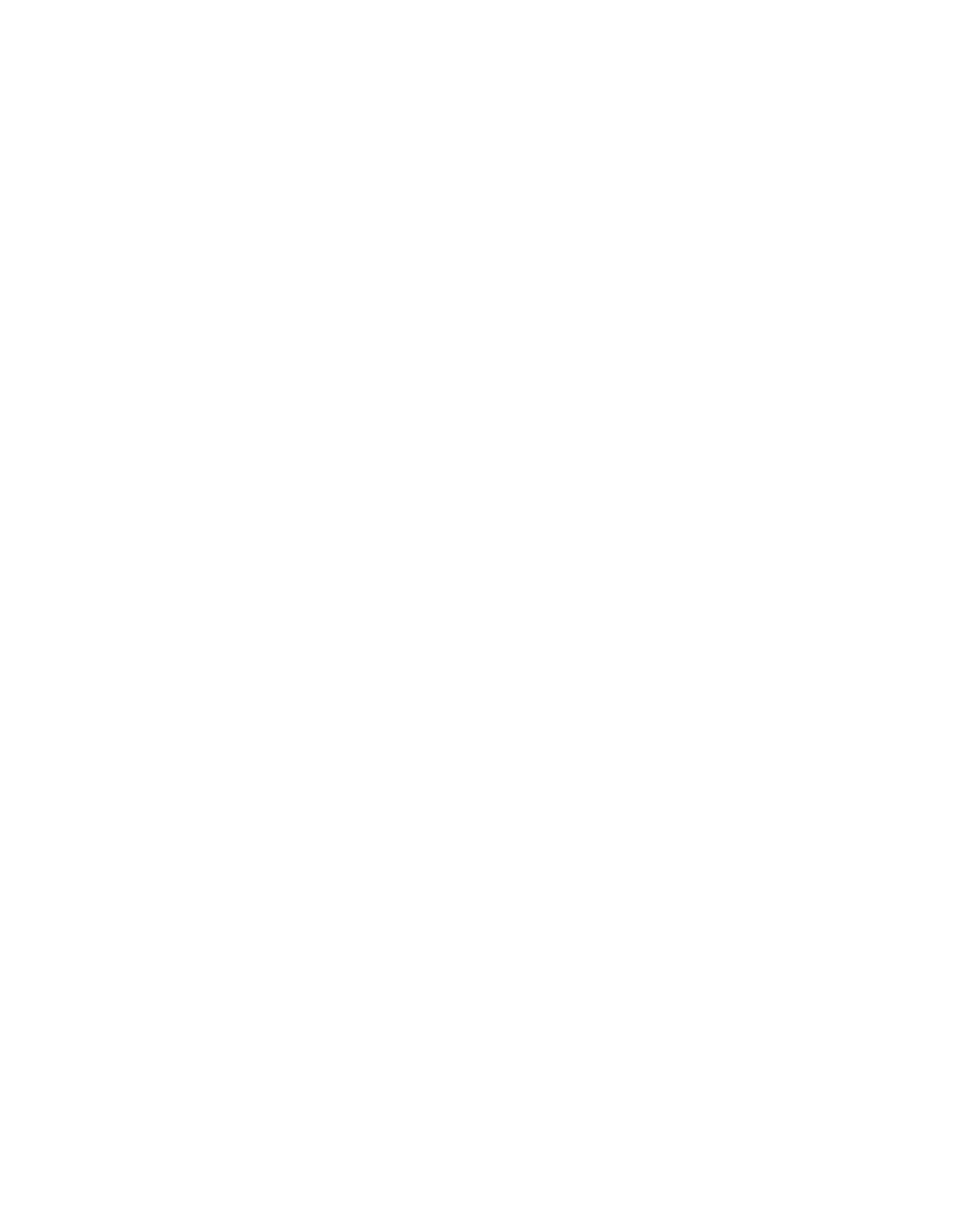# **CONTENTS**

| $\bullet$ | <b>Stumbling blocks of IT Ops Teams</b>                                          | 03                |
|-----------|----------------------------------------------------------------------------------|-------------------|
| $\bullet$ | <b>How ServiceNow can help?</b>                                                  | 04                |
| $\bullet$ | <b>Case Study</b>                                                                | 06                |
| $\bullet$ | The Trinity of ServiceNow - Service, Operations<br>and Business Management       | 07                |
| $\bullet$ | <b>Progressive Advancements - Visibility,</b><br><b>Availability and Agility</b> | 08                |
| $\bullet$ | <b>Use Case</b>                                                                  | $12 \ \mathrm{ }$ |
| Θ         | <b>Why Partner with Aspire Systems?</b>                                          | 14                |

 $\rightarrow$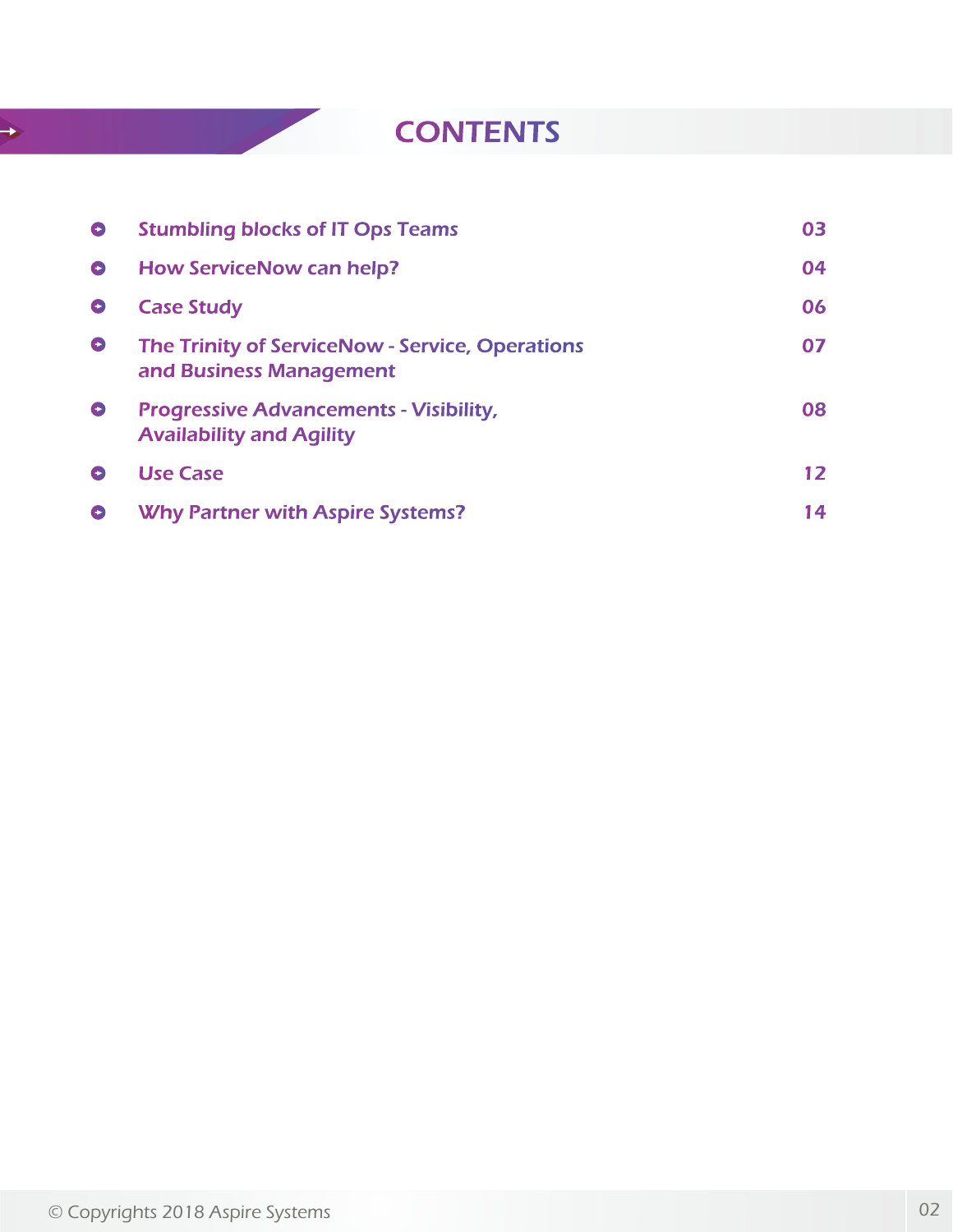

ServiceNow® IT Operations Management (ITOM) broadens the scope of customers' ServiceNow ITSM investments and reinforces into "serviceaware" approach on ITOM. The investments can include CMDB, Incident, Problem, Change, Service Catalog etc. ServiceNow enhances the overall process by strengthening the visibility, availability, and agility of enterprise services. This document gives an overview of how the service health and availability through a service-aware ITOM strategy can be improved and how the same can be optimized to cope-up with today's moderntechnology driven IT operations.



## STUMBLING BLOCKS OF IT OPS TEAMS

Some of the predominant and typical challenges faced by IT Operations Teams are:



Lack of Service Visibility

- Unreliable Service Availability
- Slow Response & Solution

The concept of Service Visibility boils down to the inter-relationship among the various parts of the IT infrastructure and how it affects the various business segments. Lack of Service Visibility refers to an environment in which there is a lack of adequate comprehension about the inter-connections between the systems and the services.

Service Availability is the potential of the services to be accessible whenever and wherever demanded. Unreliable Service Availability is one of the major challenges as when a specific service is down, the time taken for fault detection can be high.

Slow Response and Solution refers to using up prolonged time to determine the cause, brainstorm the feasible solutions and implement the fitting solution. Response time is directly linked to the extent of satisfaction of the customers.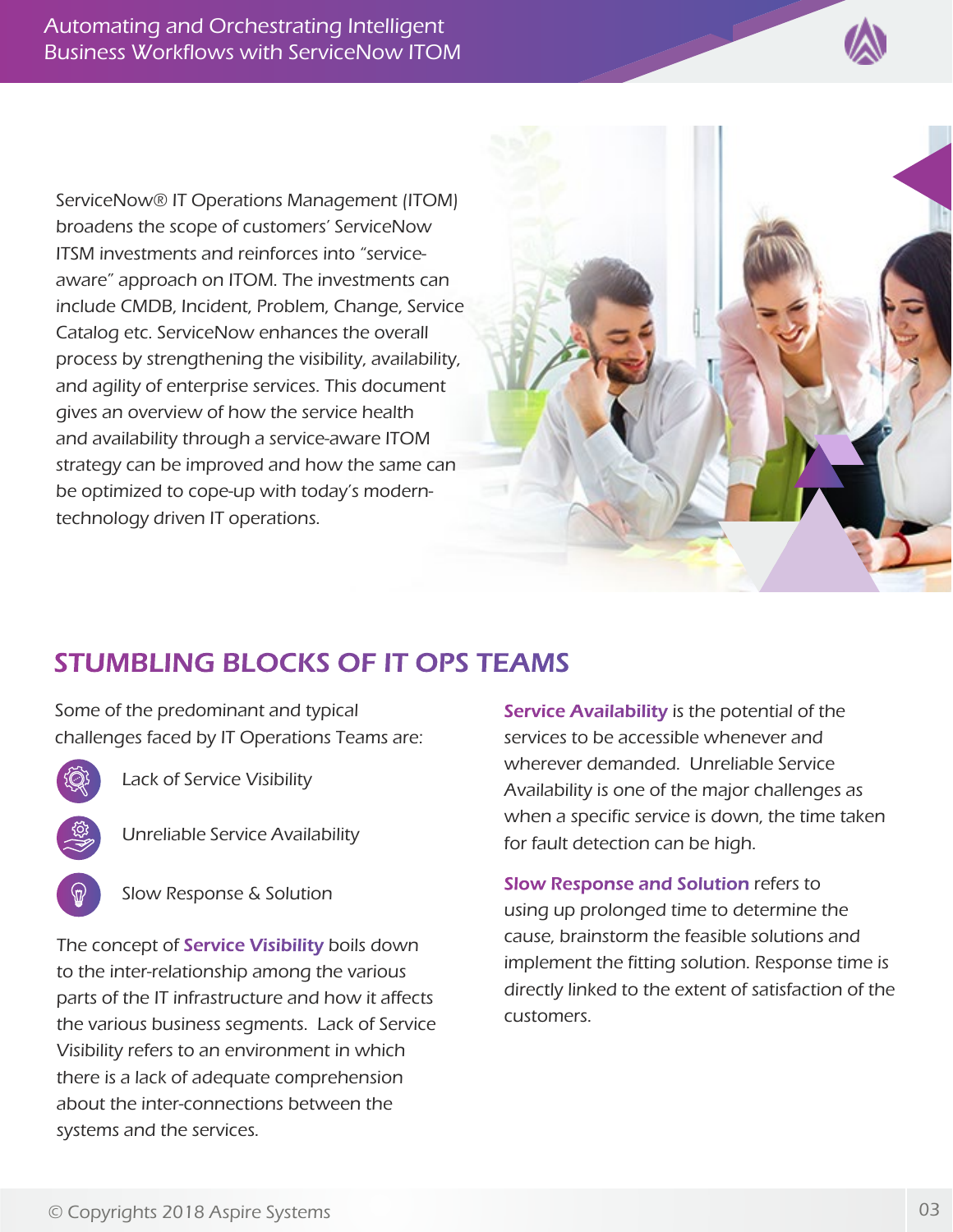

## HERE'S HOW SERVICENOW CAN HELP YOU OUT

ServiceNow can enhance your business functionalities by eliminating service outages. This is achieved by proactively identifying service issues, pinpointing disruptions, and automating remediation.

#### 1. Know your service issues at a go

The status of criticality of business services can be viewed in a jiffy – thanks to the dashboard that indicates the impact on services by analyzing the alerts from the monitoring eco-system. This is used as a tool for prioritization by considering various factors such as size, placement and color of the individual tiles.

## 2. Save yourselves from the hassle of locating disruptions

Service Map is a visual depiction in which the infrastructure and dependencies that are used to power the services are portrayed. This helps in quick identification and location of the problem through which the subsequent steps are taken to resolve them. When a particular CI is selected, the access to the corresponding data such as the history of alerts from across the monitoring ecosystem, changes that might've caused the issue etc. can also be viewed.

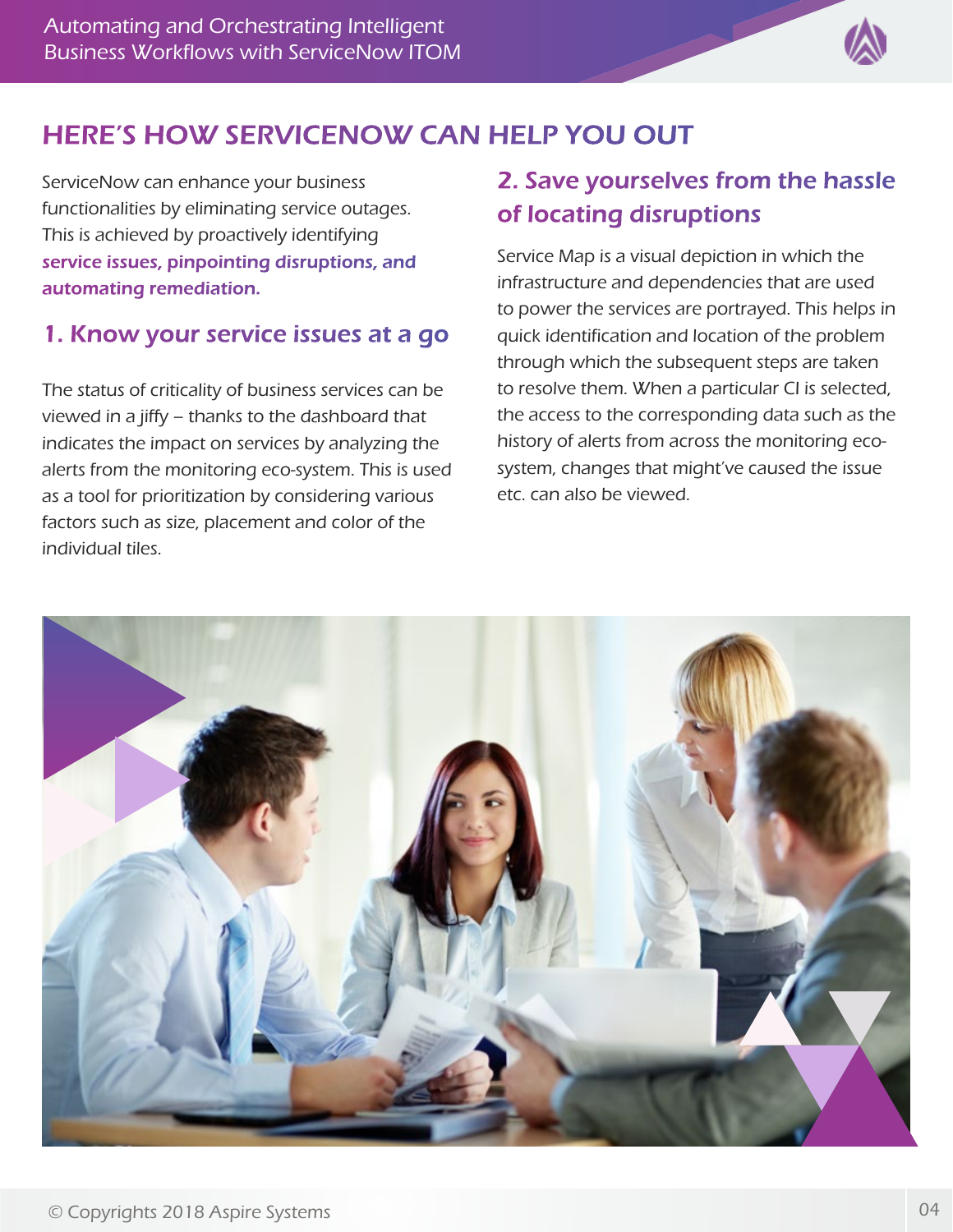© Copyrights 2018 Aspire Systems 05

Automating and Orchestrating Intelligent Business Workflows with ServiceNow ITOM

## 3. Why remediate manually when you can automate?

Automate remediation of problems and commence the incident process, obtaining approvals as and when needed and recurrently communicating with all the relevant stakeholders through the course of resolution. The Service Map has remediation options that trigger automated workflows that will remediate the problem.

## Elimination of service outages with **ServiceNow**

Initially, the business services to the infrastructure are mapped, which enhances the service visibility.

Besides, it breaks-down to silos and helps better understand the various business services mapped with the underlying infrastructure. The next step involves keeping those service maps current. More often than not, manually updating it has resulted in a catastrophe. ServiceNow is the savior here as once mapped, it is updated automatically. It also picks up changes, and update the map without IT intervention. ServiceNow ingests events from across the IT landscape, which are analyzed and co-related to calculate the possibilities of problems. It's a no-brainer that prioritization of issues is vital; couple it with automating the fixes and you have the perfect recipe for gaining visibility into business services health.

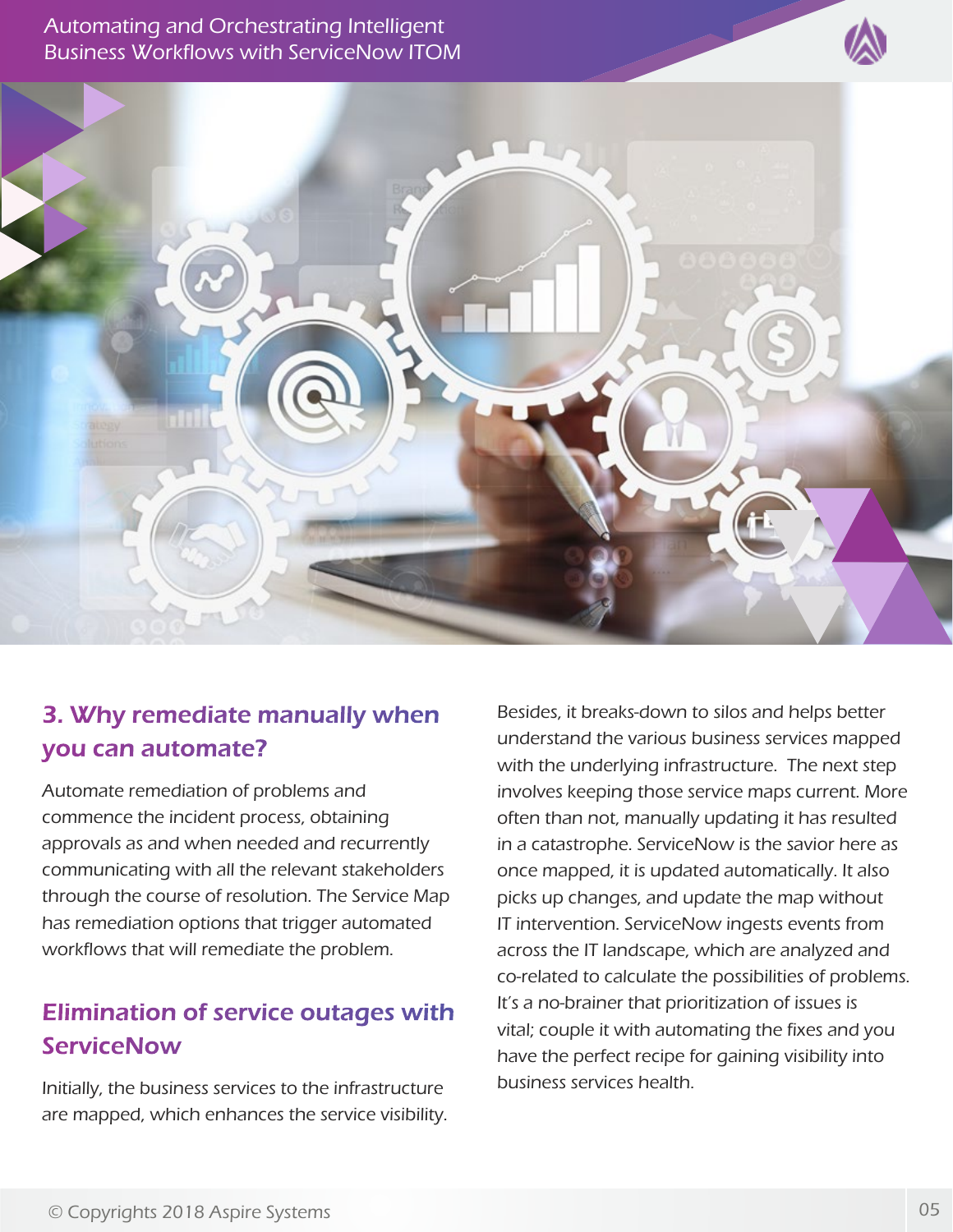

#### CASE STUDY

#### About the Customer

Headquartered in New York City, the client is an American multi-national mass media and entertainment organization.

#### **Challenges**

The client had multiple disconnected monitoring tools which nurtured an environment of ambiguity. The mails were sent to a shared inbox and the Service desk would dabble through the inbox when scanning for real issues. Once a problem is identified, they had to create manual incidents. Owing to the nature of business of the client, a plethora of events happened in a week's time (120,000).

#### The ServiceNow Solution & Results

The ServiceNow implementation was completed and system went live within a span of 2 months. The oodles of events/week - 120,000 was transformed to as low as 1,000; an astounding 92% reduction in events/week was achieved. Not only did it introduce an ability to prioritize, but it also helped in auto-creation of incidents. Besides enabling the feature of tracking back to the CIs, it also eliminated finger pointing.

#### Customer Speaks

Don't take our word for it; here is the testimony from the Director of the client's organization:

44

With ServiceNow, we're much more proactive. Because of this, we've actually reduced the number of high-impact incidents, and we're resolving them more quickly.

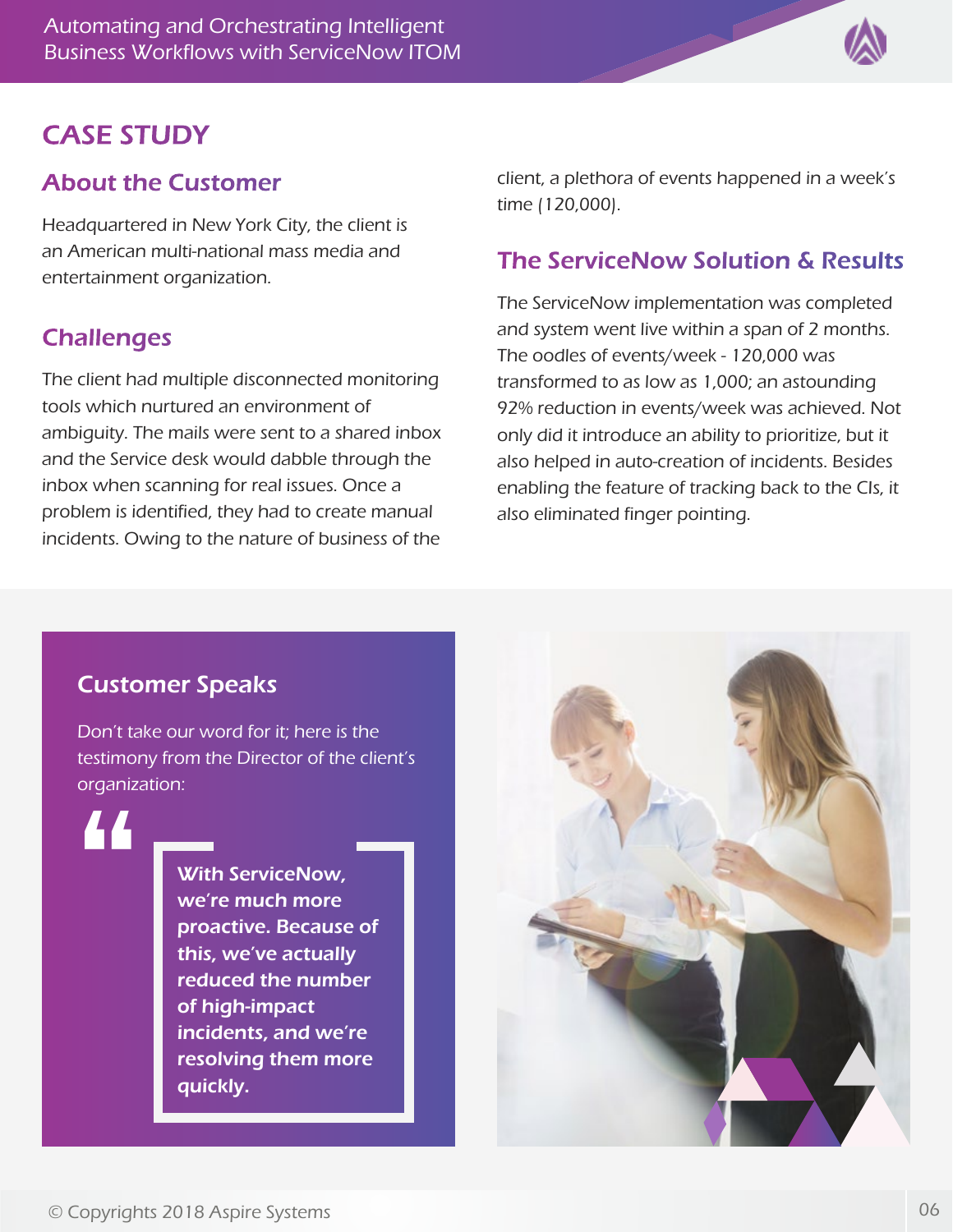Automating and Orchestrating Intelligent Business Workflows with ServiceNow ITOM



## THE TRINITY OF SERVICENOW - SERVICE, OPERATIONS AND BUSINESS MANAGEMENT

#### ITSM:

ITMS enables transforming the speed, visibility and agility of IT. It helps in making astute decisions by automating the manual tasks and improving employee productivity. Quick results can be obtained - Thanks to ServiceNow Nonstop Cloud. ITSM also helps in minimizing the chaos and consequently gaining control over the IT services. Real-Time Analytics enable full visibility and the IT services can be aligned with business objectives.

#### ITOM:

ITOM accredits to proactively eliminating the service outages and managing hybrid clouds besides enhancing the visibility, availability and agility. Some of the ITOM applications include Discovery, Event Management, Service Mapping, Operational Intelligence and Orchestration.

#### ITBM:

ITBM validates in operating IT more like a Business. It dives deeper into Demand and Financials to unravel visibility. Besides aiding in optimizing the application portfolio, it also helps ensure that the IT investments are in alignment with business goals. Project Portfolio Management, Demand Management and Resource Management are the predominant ITBM applications.



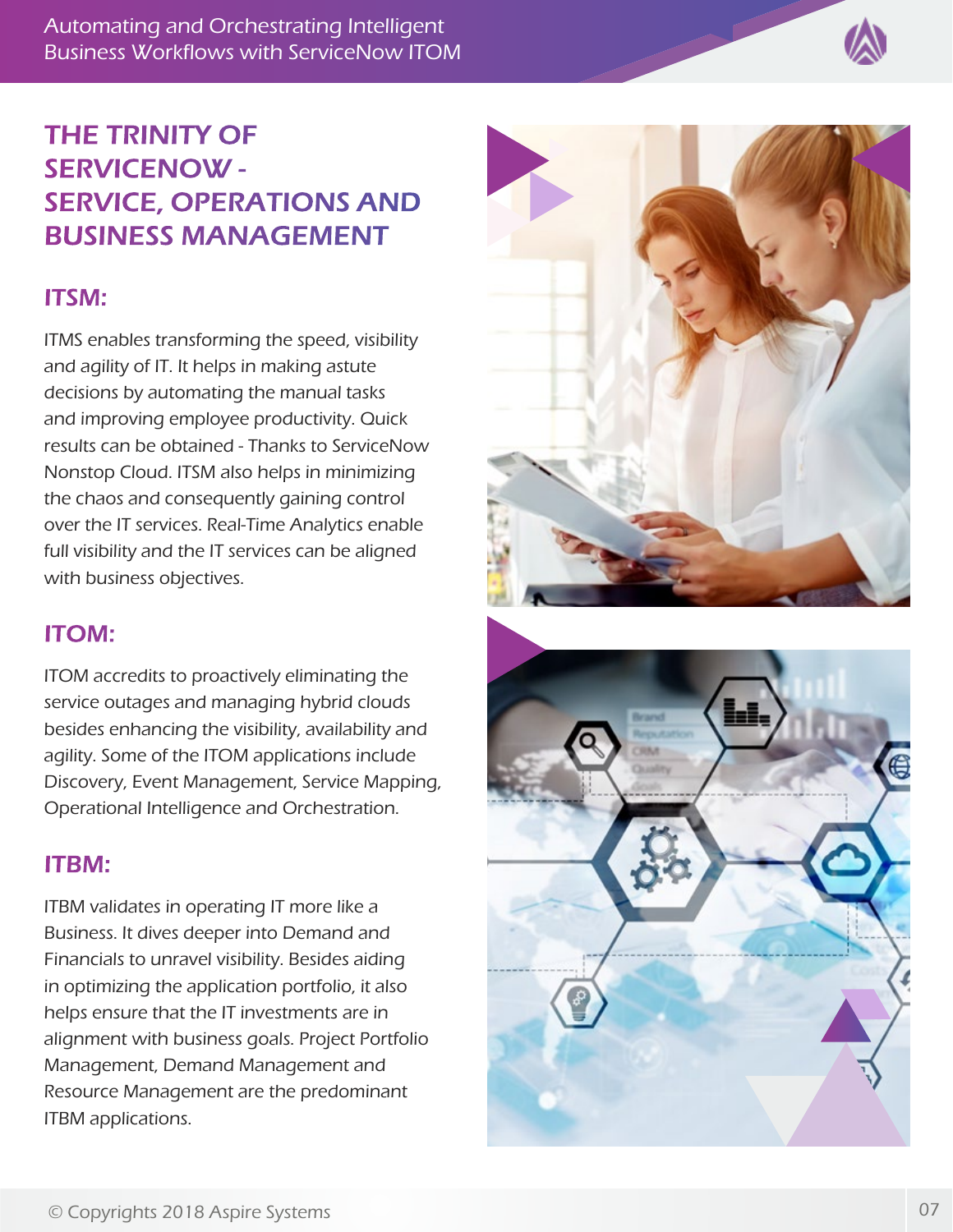

## PROGRESSIVE ADVANCEMENTS - VISIBILITY, AVAILABILITY AND AGILITY

Visibility is the initial phase and the goal is establishing a single system of record for IT. The various aspects covered here are incident, problem, change, configuration, CMDB and discovery across data centers and cloud providers. The service operations covered typically are discovery and service mapping.

An improvisation on Visibility is the second phase - Availability and the focus is on enabling servicecentric operations management. It encompasses various elements like event reduction and

correlation, root cause analysis, service health dash-boarding, automation of IT operations. In addition to the service operations covered in visibility, availability also supports event management.

The final phase is Agility where the emphasis is on improving governance, remediation and it includes automated remediation and selfhealing systems. Besides the service operations in availability, it also supports orchestration and cloud management.

### Here's how ServiceWatch comes into picture

Do you think manual service mapping is going to suffice for all your business needs? Well think again, because, you can't hit if you don't swing it! Manually built and maintained service maps are just not good enough. Besides their unreliable accuracy, any changes in infrastructure will render them obsolete. Worry not, for ServiceWatch is here - Build the maps in an automated fashion. Its dynamicity and selfupdating features are the cherries on top.

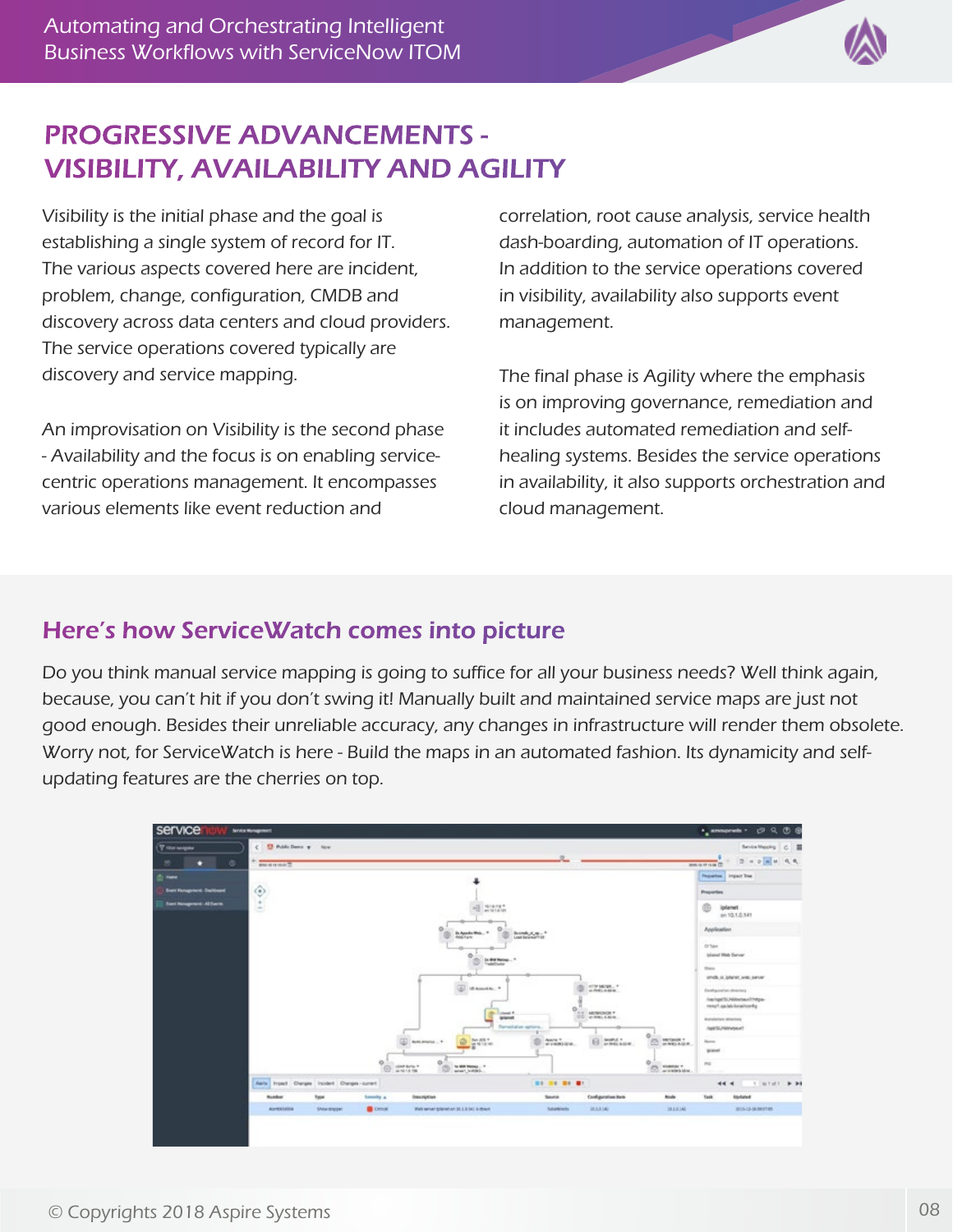

### Integration with Multiple Monitoring Tools

ServiceNow Event Management has the ability to integrate with various infrastructure-monitoring tools to collect, filter and analyze the data and grasp the impact that it has on business services by machine learning and AI driven analytics.



#### Business Service Health Dashboard

It provides a pictorial representation of business service health and monitors it in near real-time. Thanks to automated business service mapping - The visibility of business services can be gained. It also supports integration with external monitoring tools to measure the business service health. Besides, it seamlessly enhances ITSM operations like alert handling, change validation etc.

| service                                                                     | <b>Service Management</b> |                                        |                    |                     |                    | <b>COL</b>            | System Mininkerator = | PQCD                        |
|-----------------------------------------------------------------------------|---------------------------|----------------------------------------|--------------------|---------------------|--------------------|-----------------------|-----------------------|-----------------------------|
| <b>DAIT</b><br><br>Priorities by: Dusiness critically<br>٠<br><b>Groups</b> |                           |                                        |                    |                     |                    |                       |                       | Services                    |
| ø                                                                           |                           | th US Account                          | sh UK Billing      | <b>E All Major</b>  | th Gustomer Purch  | th Carp<br>di Crediti |                       | th Cera<br>di Asia P        |
| an Production Au                                                            | th GA Audit               | th North Ameri                         | di Purchasing      | A EU Biting         |                    |                       |                       |                             |
|                                                                             |                           | di North Ameri                         | da Prod            | rh EU - Customer P  | di Customer Manag  | <b>JAPACLO</b>        |                       | rh APAC Do<br>di APAC Cu    |
|                                                                             | ch http://10.15.200.1     | db UK Portal                           | di User Veriño     |                     |                    |                       |                       | di AMEA<br>di ANEA          |
| A torrest 88                                                                | ah Hautin 1.0.112:        | ds UK Loyalty                          | di. Order fullfill |                     | A. Customer Histor |                       | di APAC Billing       |                             |
| da test2                                                                    | m US Loyalty Club         |                                        |                    | th Edit Purchase Or | th Customer Email  |                       |                       | di UNX Server               |
| di test                                                                     | di US Billing             | ds UK Custors                          | di Production      | di Demographica R   | di CRM             |                       | ds APAC Account       | di 10 Linear Cis-           |
| <b>Aisrts</b>                                                               |                           |                                        |                    | <b>HO MT M3 M1</b>  |                    |                       | 44 4                  | v<br>16.5.02.5<br>$B - B B$ |
| <b>Runda</b> r                                                              | Type<br>Devority &        | Description                            |                    | Source              | Configuration have | Rode                  | Tank                  | Updated                     |
| Alayster200064                                                              | Critical                  | Spectrum Disk-quota is out of space    |                    | Sanicalitatch       | 303.0.041          | 151.5141              | 0900010082            | 2015-10-13:04:23:06         |
| Alert00100003                                                               | <b>B</b> Major            | Spectrum RadNew STARTUP AND RUNNING CO |                    | Servicenture/v      | 10.1.0.101         | 111.5.101             |                       | 2015-10-1300-3426           |
| May 030 1000 2                                                              | <b>CO</b> Major           | Spectrum RadNare OVASSS DOWN P 10.0.1  |                    | Service Marich      | 10.1.0.100         | 10.1.0.101            |                       | 2015-10-1904.04.04          |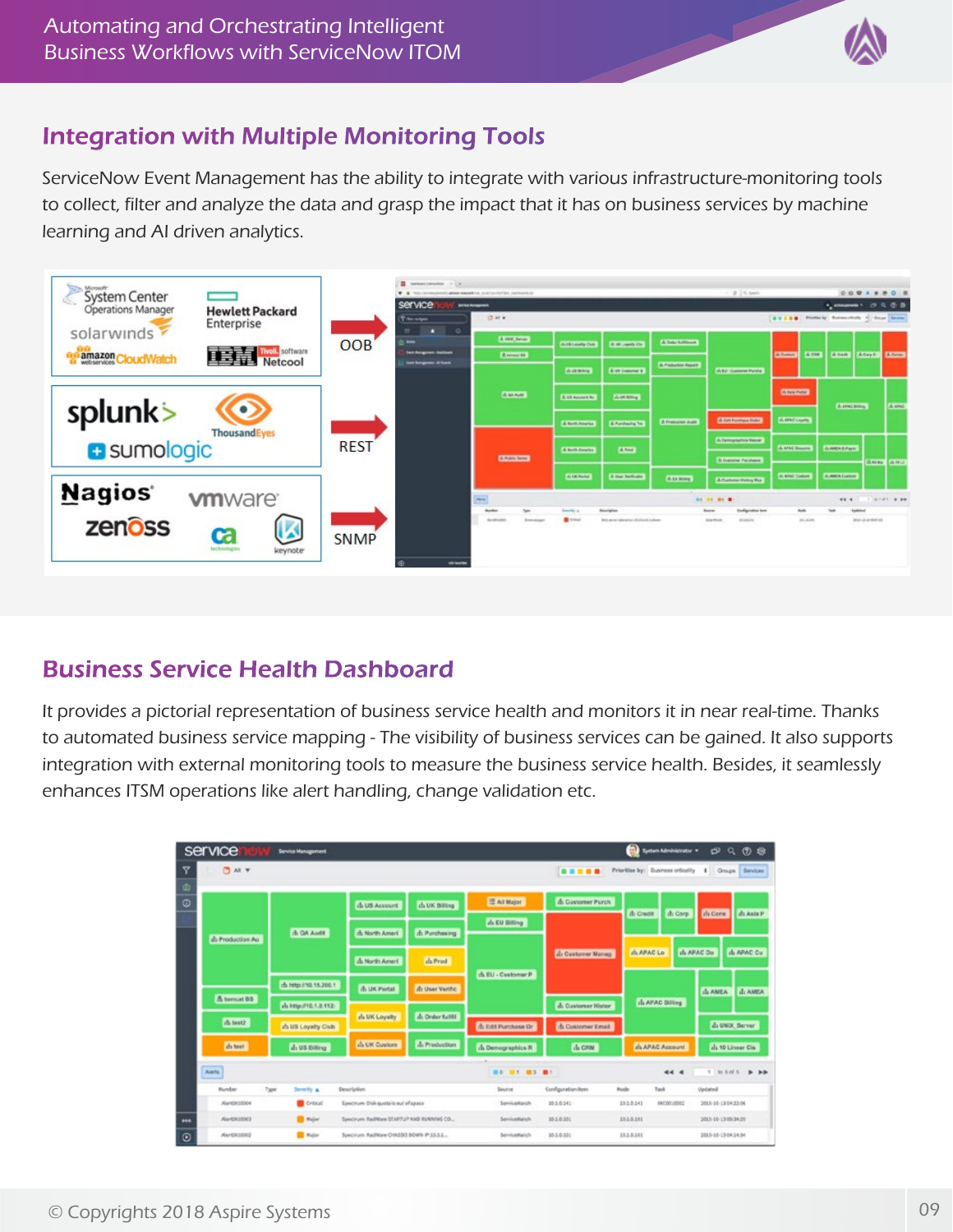

### Anomaly Metrics Identifying Outliners

The anomaly alerts generated by operational metrics can be viewed. They indicate the deviations from projected metric values for monitored CIs. like alert handling, change validation etc.



#### Automated Remediation

Auto Remediation is a self-healing process, which, in response to alerts or events, executes actions that fix the issues.

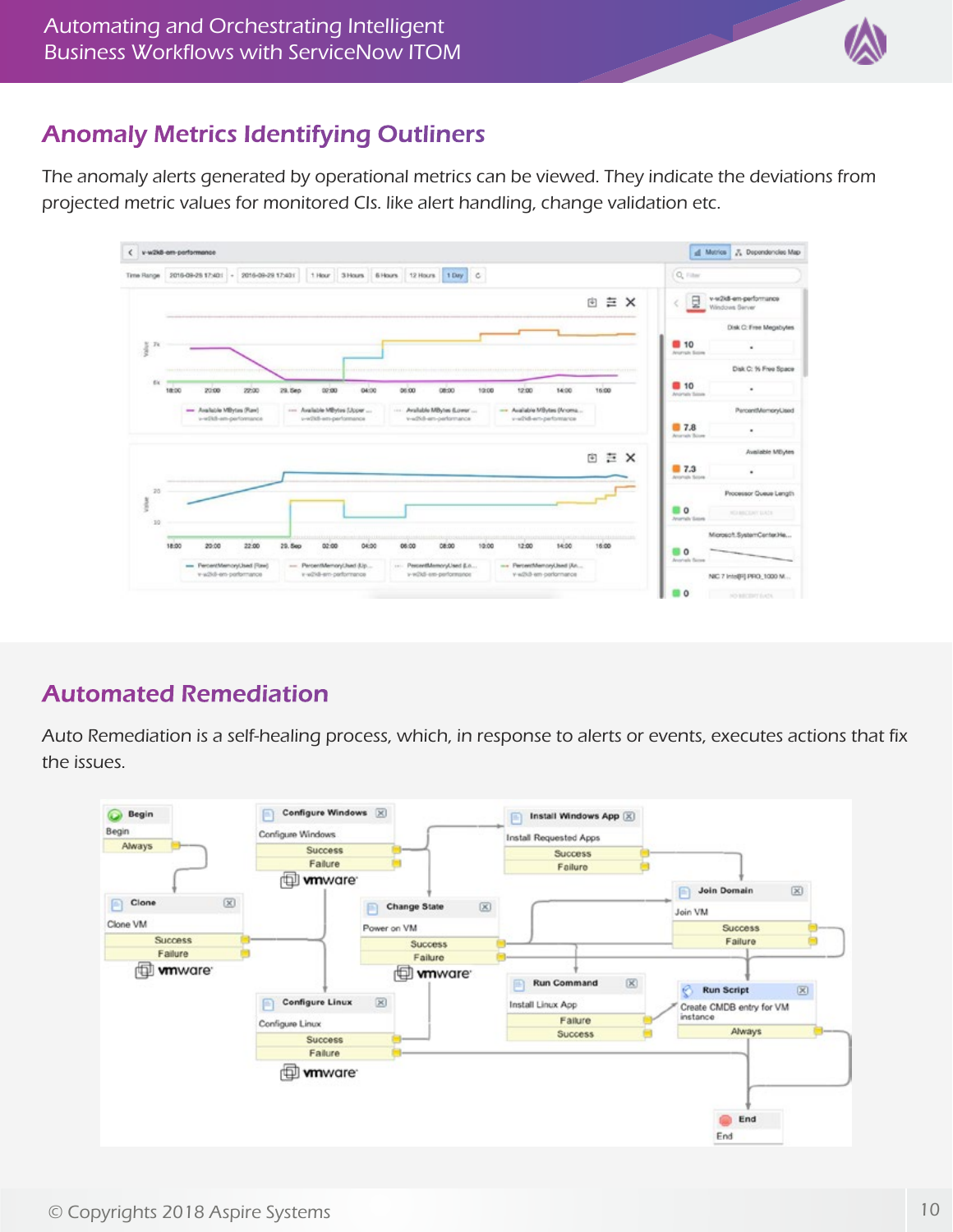

# BENEFITS ACHIEVED BY AUTOMATING ALL ASPECTS OF THE SERVICES LIFECYCLE

## **Visibility**

It transforms the ServiceNow CMDB to truly become the enterprise services repository to provide an accurate, reliable, real-time store for services and infrastructure

## Availability

It radically improves the service availability by

forecasting the issues before they happen and reduce MTTR for outages through automated RCA and remediation

## **Agility**

It accelerates enterprise adoption of the cloud and DevOps through intelligent cloud management and DevOps automation without any significant compromise on cost and quality



The following customers made the right choice by choosing ServiceNow to transform their Operations Management and so should you. A few of ServiceNow's 1750+ customers are: e-Bay, Whirlpool, Delphi, Symantec, Zillow, Nielsen, TimeWarner, USAA, EMC, NetApp, Danske Bank, Fico, Westjet, etc.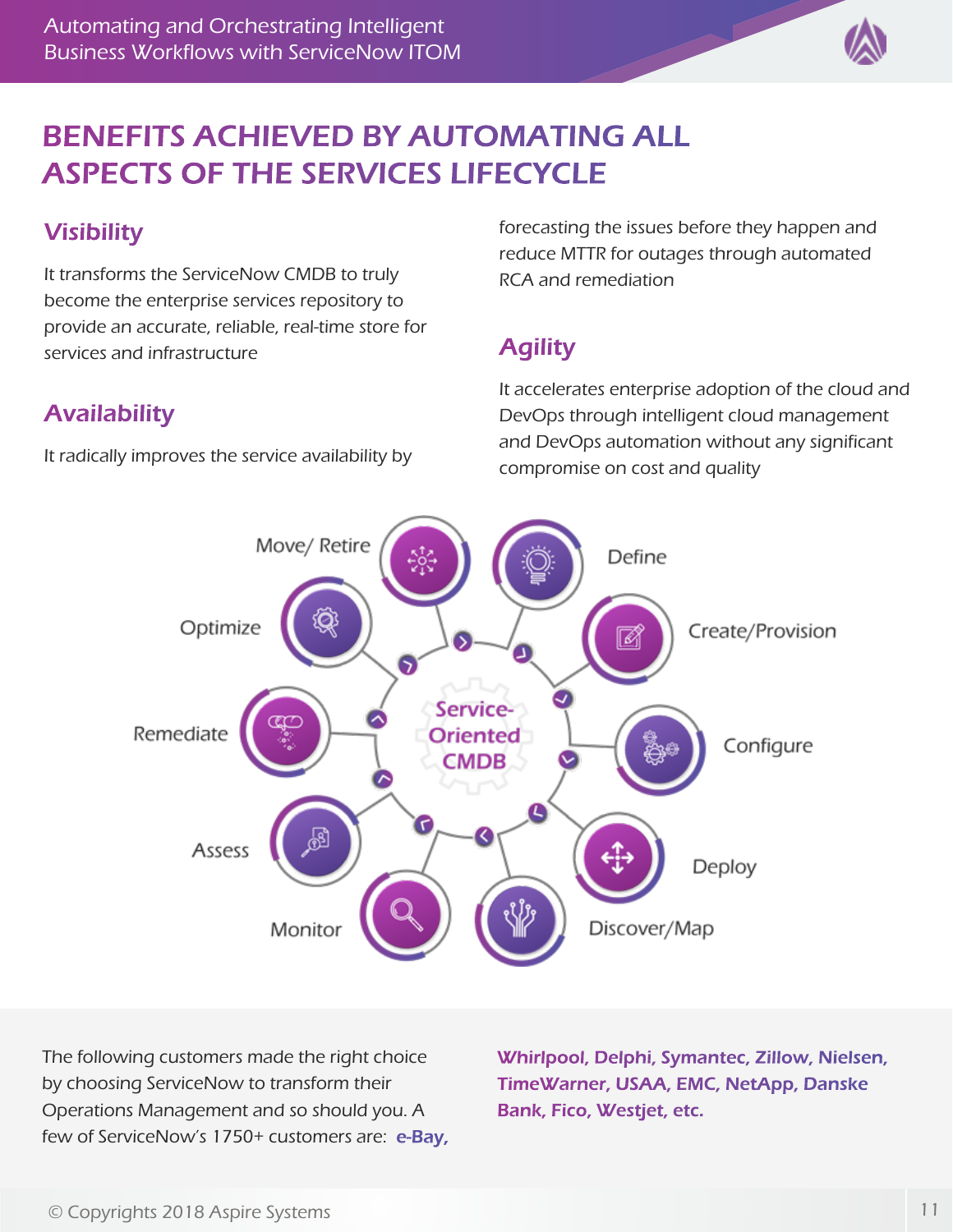Automating and Orchestrating Intelligent Business Workflows with ServiceNow ITOM

# USE CASE

#### Business Issue

High cost (financial and reputation) associated with unreliable service performance

#### Anxiety Question

Have you ever been concerned about your job because of a major service outage?



#### Problem

- Manage data center by infrastructure and technology orientation rather than business service orientation
- Cannot connect infrastructure events to services and potential outages/problems
- Cannot prioritize incidents and immediately remediate when an issue occurs
- Cannot understand the impact of change in environment (both historical and future state)
- Unreliable service availability and not meeting SLAs impact business productivity and revenue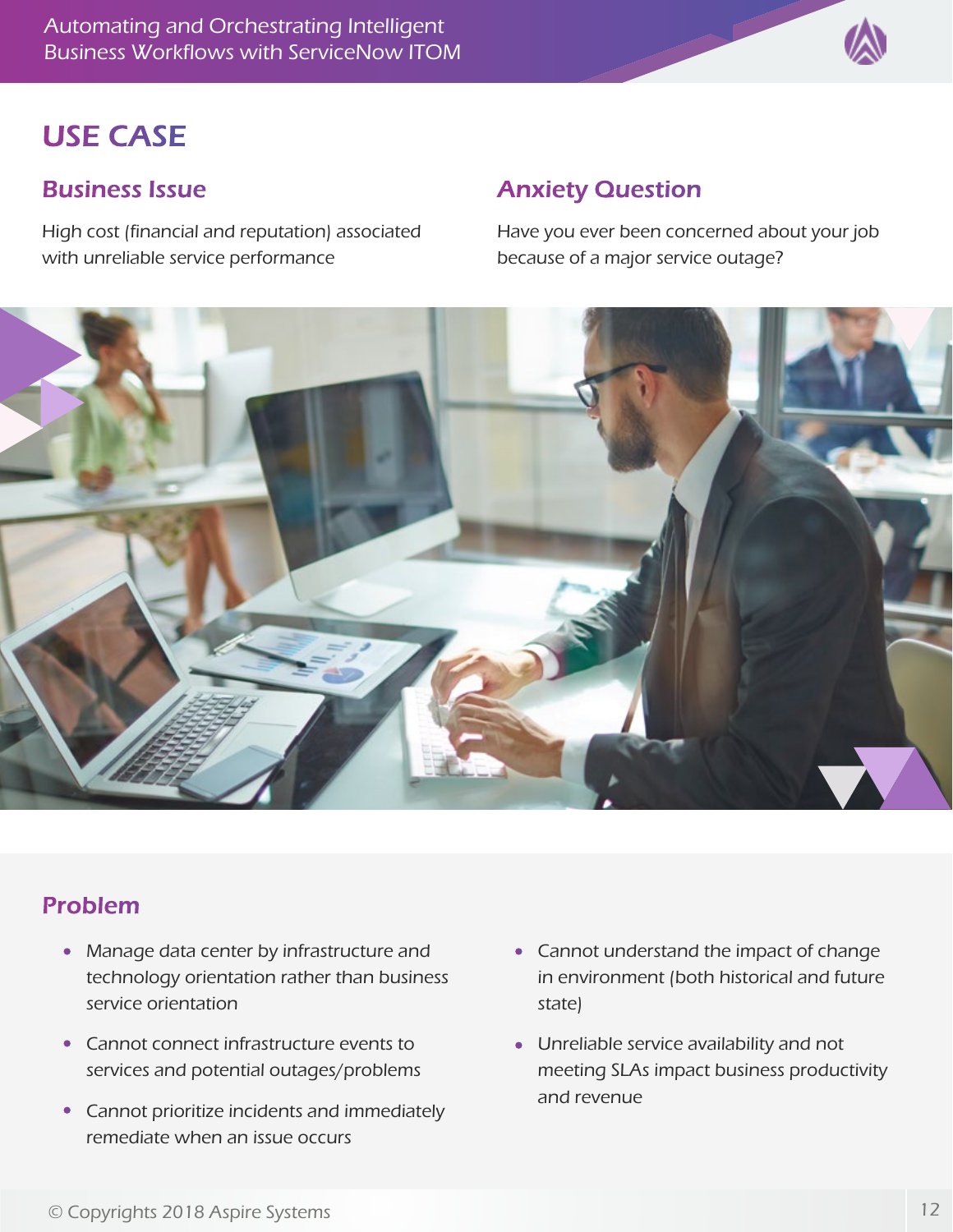

#### Solution **Value**

- By means of a single system of record, all business services and processes can be corelated
- The events from different tools can be corelated automatically into a real service issue and service health can be visualized in a dashboard
- The impact of changes to infrastructure on  $\bullet$ service availability can be seen through the Service Health UI
- An alert stream from an external source can be taken and acted upon immediately on that information
- The outages can be prevented altogether  $\bullet$ by identifying anomalous infrastructure behavior

- It would be add lot of value to you if you can reduce the time spent manually corelating issues to impacted services in your environment
- A measurable improvement in Mean-Time-To-Recovery (MTTR) would have a direct impact on operating expense (OpEx)
- A reduction in the impact of (unplanned) change to your environment would have a positive impact to your availability efforts
- $\bullet$  It would be worth it when you can automatically connect alerts, incidents, and automated remediation options to drive rapid recovery
- The extent of impact of meeting or exceeding your SLAs (This would improve customer satisfaction/loyalty/Net Promoter)

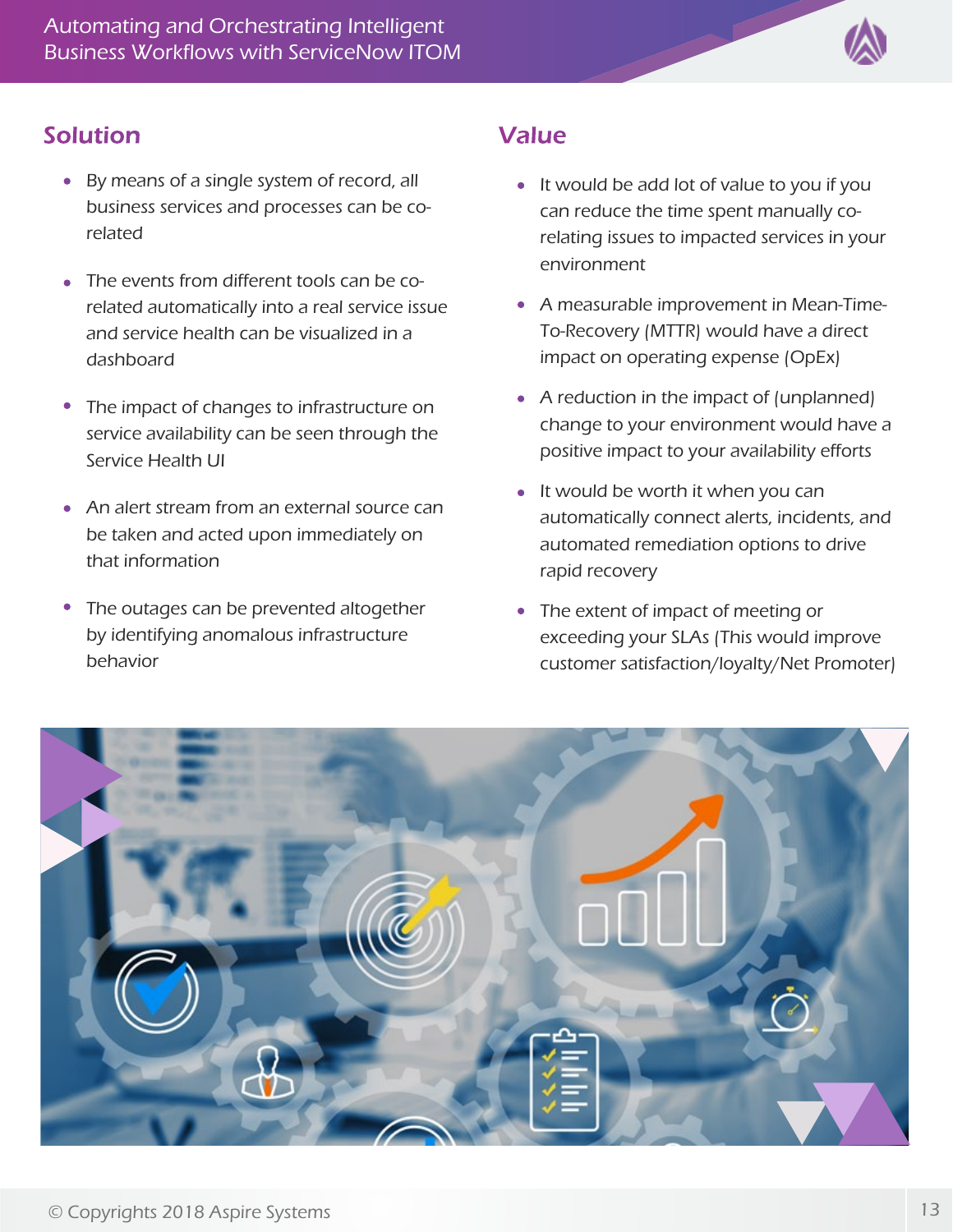

# WHY PARTNER WITH ASPIRE SYSTEMS?

Aspire Systems is a global ServiceNow solution provider. We offer consulting, implementation and enhancement of ServiceNow Platform for Enterprises and ISVs. Aspire's Implementation Maturity Model enables its customers achieve a streamlined practice to manage Enterprise Service Management across the organization using ServiceNow platform.

Over the last 8 years, we have been continuously streamlining our approach to implement

ServiceNow for our customers. Today, we have shifted from a traditional IT service management delivery approach to a service oriented approach that covers the entire IT life cycle in an organization to meet their ITSM, ITOM and ITBM needs. Our excellence portfolio includes: Orchestration, Hybrid cloud management, DevOps, Customer Service Management, SecOps, PPM, HR Management, and so on.